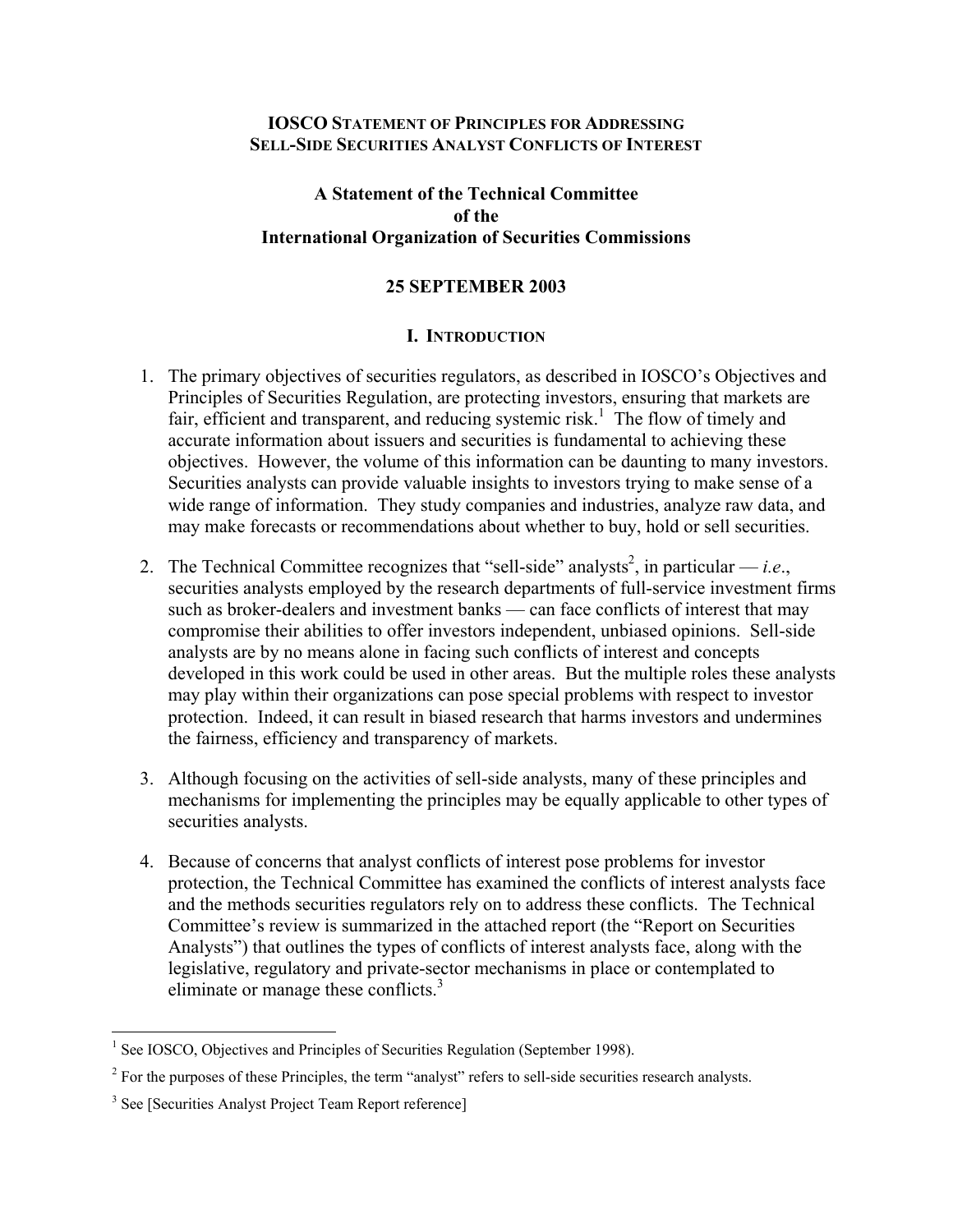- 5. The Technical Committee found that, generally, the conduct and professionalism of securities analysts is monitored and supervised by (1) the firms that employ analysts, (2) self-regulatory organizations (SROs), (3) government regulators or other authorized securities regulatory authorities, and/or (4) professional associations. Not all of these four types of oversight are present in all jurisdictions, and the degree of oversight conducted by each of these types of bodies varies by jurisdiction and even within a given jurisdiction, depending on the positions and duties of a particular analyst.
- 6. The Technical Committee also found that a number of regulators, SROs, and professional associations have recently proposed new statutes, regulations, rules or codes designed to address these conflicts. Other jurisdictions are actively considering whether to adopt new guidelines or requirements to eliminate, manage or disclose analyst conflicts of interest.
- 7. Given such activity, the Technical Committee has concluded that a set of IOSCO principles regarding analyst conflicts of interest would be a valuable tool for IOSCO jurisdictions wishing to improve their oversight of securities analysts and would assist in the convergence of regulatory approaches.
- 8. A primary objective for regulators, investors, firms and analysts alike is an environment where research produced by analysts for clients is objective, clear, fair and not misleading. To help achieve this objective, the principles developed by IOSCO's Technical Committee focus on:
	- a. The identification and elimination, avoidance, management or disclosure of conflicts of interest faced by analysts;
	- b. The integrity of analysts and their research; and
	- c. The education of investors concerning the actual and potential conflicts of interest analysts face.
- 9. The principles are intended to address the key issues regarding analyst conflicts of interest. They are designed to apply to all jurisdictions where analysts operate. However, the Technical Committee is cognizant that legal and regulatory structures and market characteristics vary among IOSCO jurisdictions. Consequently, IOSCO jurisdictions should tailor implementation of these principles to their own markets.
- 10. These principles identify key objectives that a robust system of oversight will strive to achieve and particular areas on which such a system may focus. Specific regulations, codes of conduct and internal firm rules addressing analyst conflicts of interest should be designed to ensure that objectives contained within each principle are not circumvented in practice.
- 11. While the Technical Committee recognizes that there is no "one-size-fits-all" approach to addressing analyst conflicts of interest, the Technical Committee agrees that certain core measures are critical to give effect to these principles. These core measures are intended to apply in all jurisdictions, regardless of their legal systems or level of market development. However, as noted below, jurisdictions may vary in how the core measures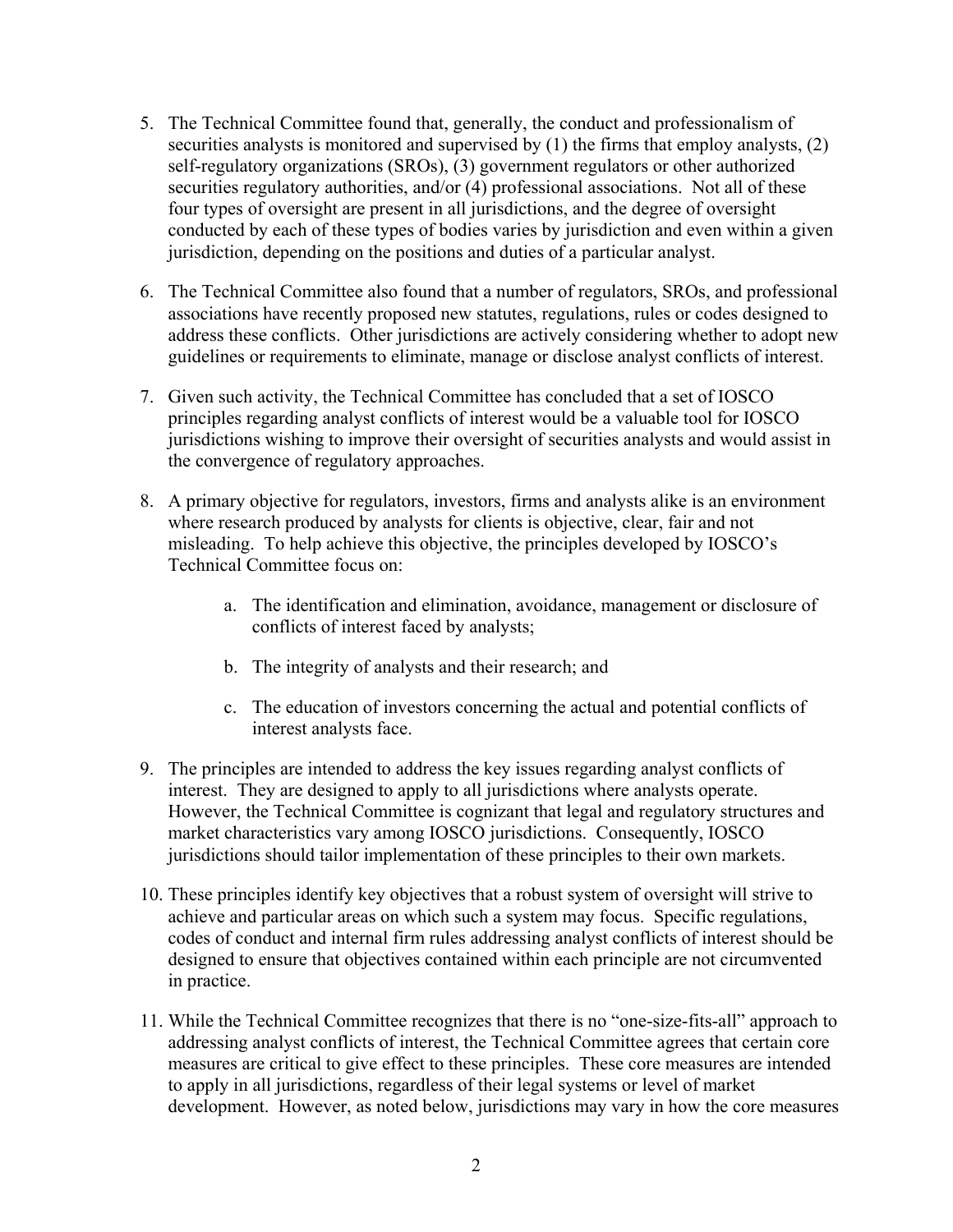are implemented, with each jurisdiction taking into consideration its particular legal framework, legislative powers, and market characteristics.

- 12. The Statement also includes examples of additional measures IOSCO jurisdictions might adopt to give effect to the goals laid out in the principles. Unlike the core measures, these measures are not necessarily intended for all jurisdictions. Rather, these are additional measures that firms, SROs or regulators may wish to consider in giving effect to the principles, tailored according to each market and legal system.
- 13. The approaches described as core measures and other measures are broad descriptions of specific objectives government and non-government regulators, SROs and firms should seek to achieve in implementing each Principle. Consequently, neither the Principles nor the core measures and other measures describing how the Principles are given effect are designed themselves to serve as regulations, rules, specific codes of conduct or internal firm rules. Rather, the objectives and concepts underlying the Principles and measures should be considered in adopting regulations, rules or codes of conduct in ways that take into account how a particular market or legal system functions.
- 14. The principles themselves and the measures described in this Statement are not intended to be all-inclusive. Rather, this Statement reflects the current understanding of the Technical Committee of the types of conflicts of interest analysts face and how these conflicts can be addressed. The Technical Committee intends to review these principles and measures on an ongoing basis and revise them if need be.
- 15. The IOSCO Technical Committee also intends to monitor implementation of these principles among its members.

#### **II. PRINCIPLES**

As noted in the Technical Committee's Report on Securities Analysts, the actual and potential conflicts of interest analysts face differ from jurisdiction to jurisdiction, and even from firm to firm. However, the Technical Committee agrees that, as a fundamental matter, addressing these conflicts requires mechanisms that eliminate or manage the conflicts of interest. Consequently, securities regulators, SROs or firms, as appropriate, should analyze the types of conflicts of interest that exist and adopt measures that eliminate, limit, manage or disclose these conflicts.

The form these measures take must be tailored according to local market circumstances and each jurisdiction's legal system. Depending on their own circumstances, regulators, SROs or firms may decide that some conflicts are better managed through limitations or prohibitions, while others are better addressed through disclosure. Likewise, they may decide that some conflicts of interest can only be managed through regulatory requirements. In other cases, the nature of a conflict may be best addressed through internal firm mechanisms, with the firm responsible for ensuring that a recognized conflict is addressed to the satisfaction of regulators or the market. As a result, mechanisms for addressing analyst conflicts of interest may take the form of:

– Government regulation;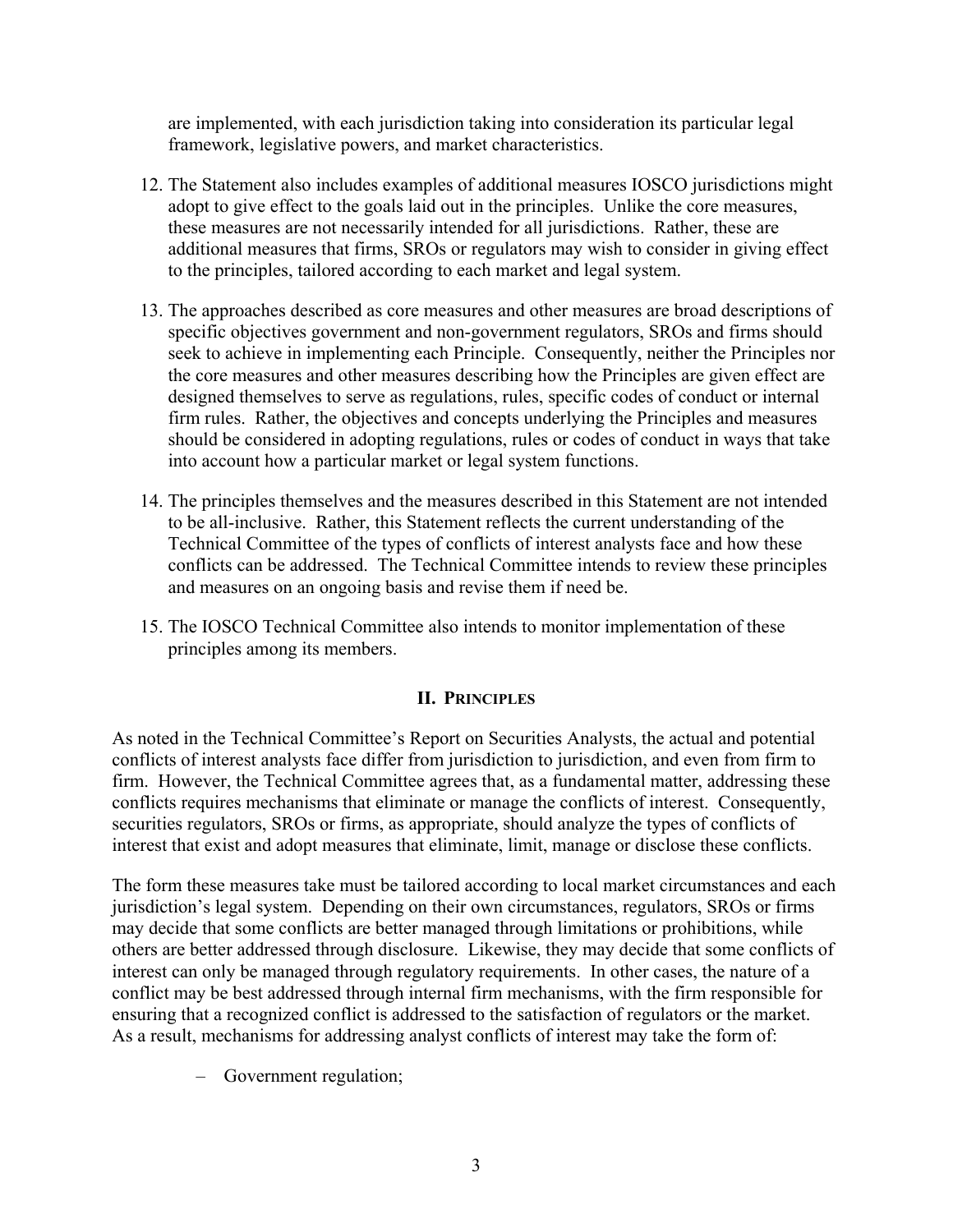- Regulations imposed by an independent, non-governmental statutory regulator;
- Binding rules imposed by an SRO; or
- Industry codes of conduct that are strictly applied and enforced.

Regardless of the specific mechanism employed to eliminate, avoid, manage or disclose analyst conflicts of interest, the following principles identify key areas that the overall oversight system should address.

# **1. Analyst Trading and Financial Interests**

*Principle 1: Mechanisms should exist so that analysts' trading activities or financial interests do not prejudice their research and recommendations.* 

Analysts provide investors with research and recommendations regarding the securities of public issuers. Analysts can face a conflict of interest insofar as these recommendations influence the decisions investors make. An analyst whose research and opinions are widely respected can affect the price of a security through his or her recommendations. If an analyst has a financial interest in an issuer that he or she reviews, there may exist a conflict between this interest and the analyst providing clear and unbiased research accurately reflecting what the analyst believes is the issuer's true financial prospects. Consequently, jurisdictions should be aware of this conflict of interest and consider approaches to address this conflict.

## *Core Measures*

The IOSCO Technical Committee believes the following are core measures aimed at preventing analysts' research and recommendations from being prejudiced by their financial interests or trading activities:

- Prohibiting analysts from trading in securities or related derivatives of an issuer they review in a manner contrary to their outstanding recommendations, except in special circumstances subject to pre-approval by compliance or legal personnel;
- Prohibiting analysts from covering an issuer, where the analyst serves as an officer, director or member of the issuer's supervisory board and requiring disclosure of any such relationship involving individuals related to or associated with the analyst; in the alternative, requiring analysts covering an issuer to disclose if they, or individuals related to or associated with the them, serve as officers, directors or members of the issuer's supervisory board.
- Prohibiting analysts from trading securities or related derivatives ahead of publishing research on the issuer of those securities; and,
- Requiring analysts or firms employing the analysts to publicly disclose if the analysts have investment positions or otherwise have financial interests in issuers that the analysts review.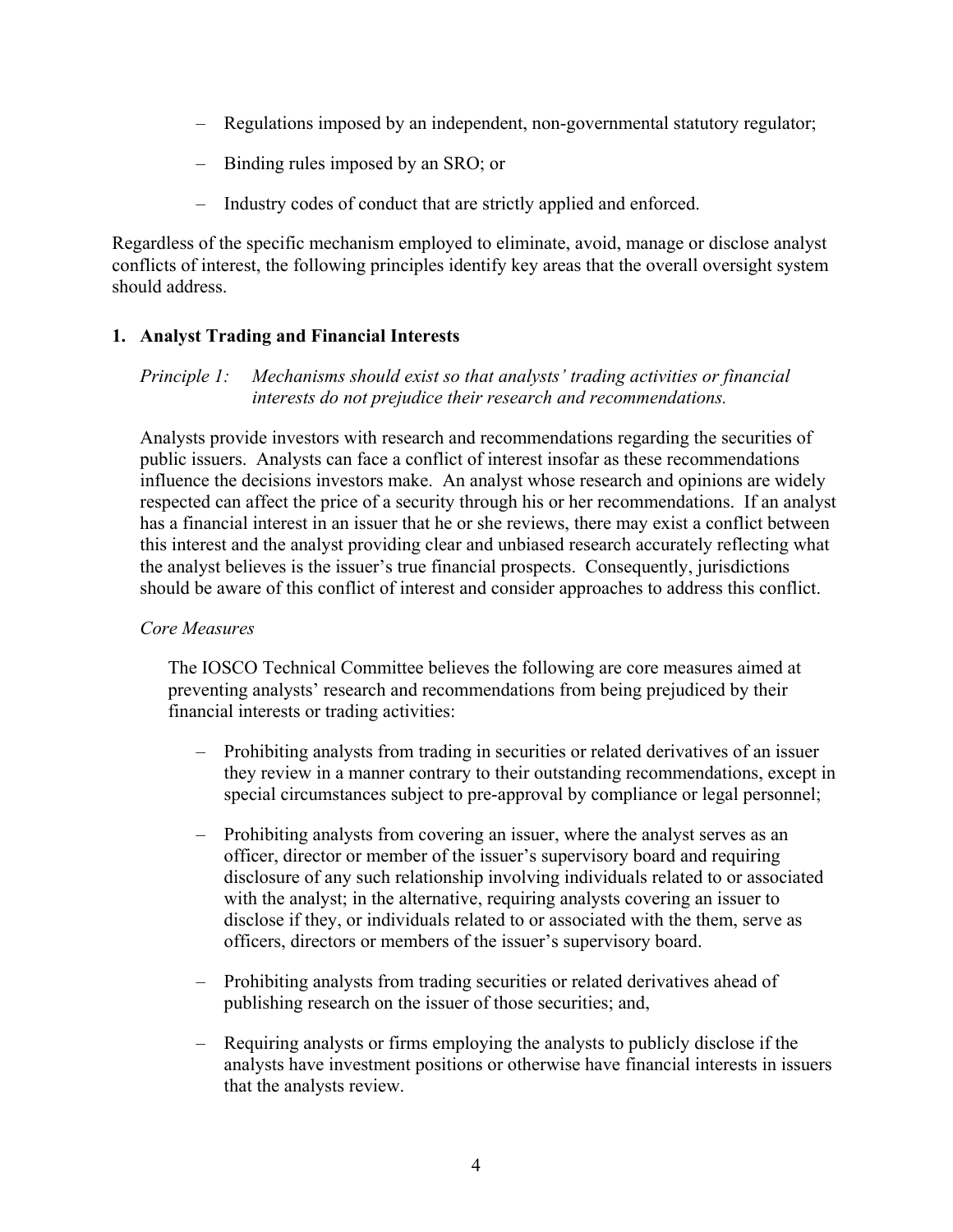### *Other Measures*

The following additional measures may or may not be appropriate for all IOSCO jurisdictions, but nonetheless merit consideration:

- Prohibiting analysts from trading in the securities or related derivatives of issuers and/or industries they review;
- Mandating a "holding period" for analyst trading prior to and after issuance of an analyst report.

## **2. Firm Financial Interests and Business Relationships**

*Principle 2.1: Mechanisms should exist so that analysts' research and recommendations are not prejudiced by the trading activities or financial interests of the firms that employ them.* 

The firms that employ analysts may have financial interests or business relationships that present conflicts of interest insofar as these firms influence the research or recommendations that the analysts make. Firms that employ analysts may be involved in a variety of businesses, investments or practices that may benefit from favorable research or recommendations issued by the analysts they employ. They also frequently trade securities of the issuers their analysts cover. Depending on the circumstances, these analysts may feel pressure or have an incentive to issue research or recommendations biased in favor of their employers' interests. Securities regulators should be aware of this possibility and consider approaches to addressing these conflicts of interest.

## *Core Measures*

The IOSCO Technical Committee believes the following are core measures aimed at protecting analysts' research and recommendations from being prejudiced by the financial interests or trading activities of the firms that employ the analysts:

- Requiring analysts, or firms employing analysts, to publicly disclose if an analyst's firm makes a market for securities of an issuer that the analyst reviews or if the firm has a significant financial interest in the issuer;
- Requiring analysts or the firms employing analysts to publicly disclose if individuals employed by or associated with the firm serve as officers, directors, or members of the supervisory board of an issuer that the analysts review; and,
- Prohibiting firms that employ analysts from improperly trading securities or related derivatives ahead of the analyst publishing research on the issuer of those securities.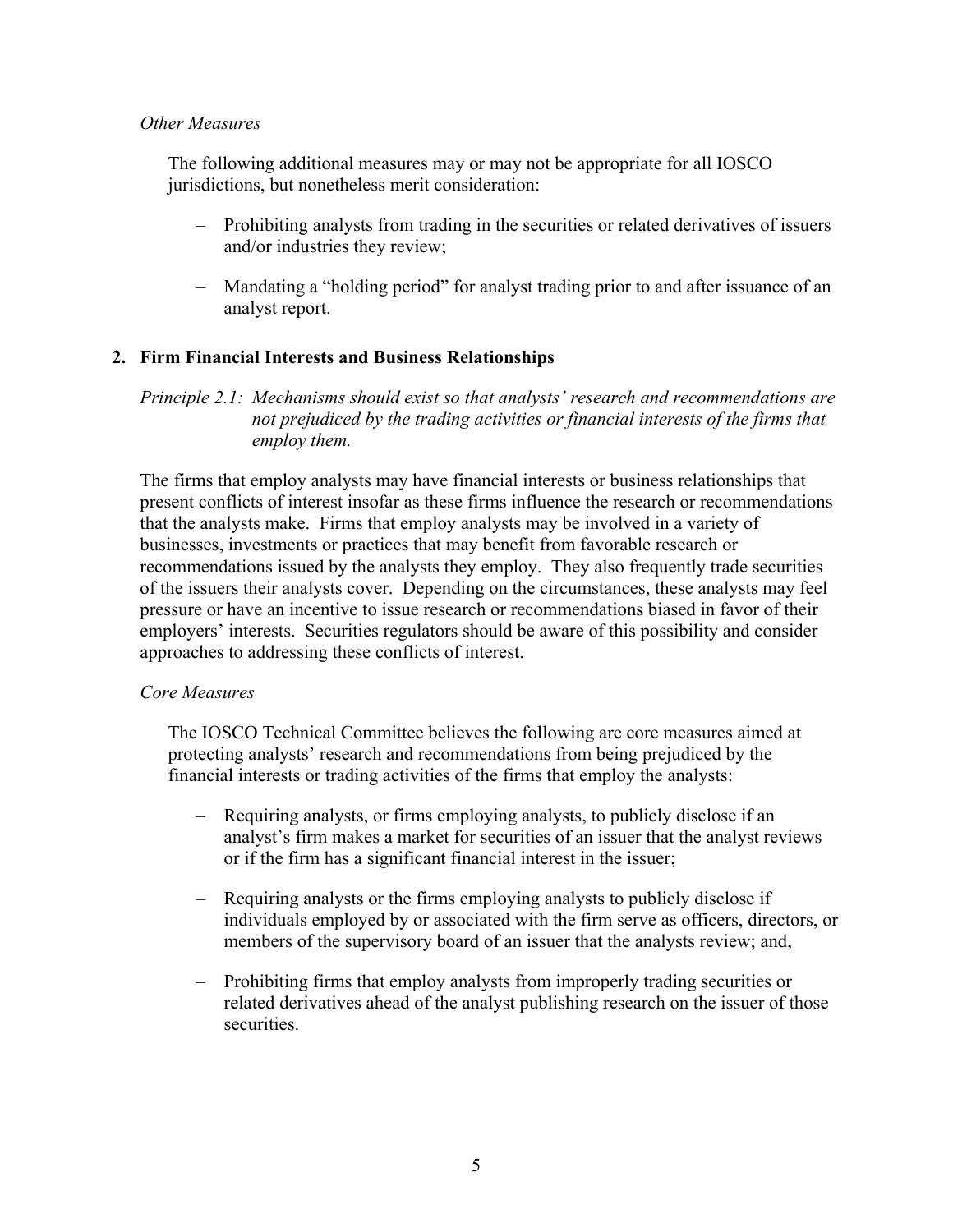### *Other Measures*

The following additional measures may or may not be appropriate for all IOSCO jurisdictions, but nonetheless merit consideration:

- Prohibiting analysts from covering an issuer in which members of the analyst's firm serve as officers, directors or members of the supervisory board; and,
- Requiring analysts and/or the firms that employ them, to file with a regulator, SRO or independent authority or otherwise publicly disclose their research reports after a period of time has passed.

## *Principle 2.2: Mechanisms should exist so that analysts' research and recommendations are not prejudiced by the business relationships of the firms that employ them.*

In many cases, the firms that employ analysts also provide investment banking or other services to the issuers that the analysts cover. As such, the promise of favorable reviews may encourage an issuer to engage the services of a particular firm — creating a conflict of interest for the analyst. The nature of such conflicts, however, can vary considerably, depending on the type of business relationship.

## *Core Measures*

The IOSCO Technical Committee believes the following are core measures aimed at preventing analysts' research and recommendations from being prejudiced by the business relationships of the firms that employ them:

- Establishing robust information barriers between analysts and a firm's other divisions in order to limit the potential for conflicts of interest and prevent other individuals in the firm from attempting to influence analysts' research;
- Prohibiting firms that employ analysts from promising issuers favorable research coverage, specific ratings, or specific target prices in return for a future or continued business relationship, service or investment; and,
- Prohibiting analysts from participating in investment banking sales pitches and road shows.

#### *Other Measures*

The following additional measures may or may not be appropriate for all IOSCO jurisdictions, but nonetheless merit consideration:

– Requiring analysts or the firms that employ analysts to publicly disclose if an analyst's firm is seeking, has, or recently has had an investment banking relationship with an issuer that the employer reviews;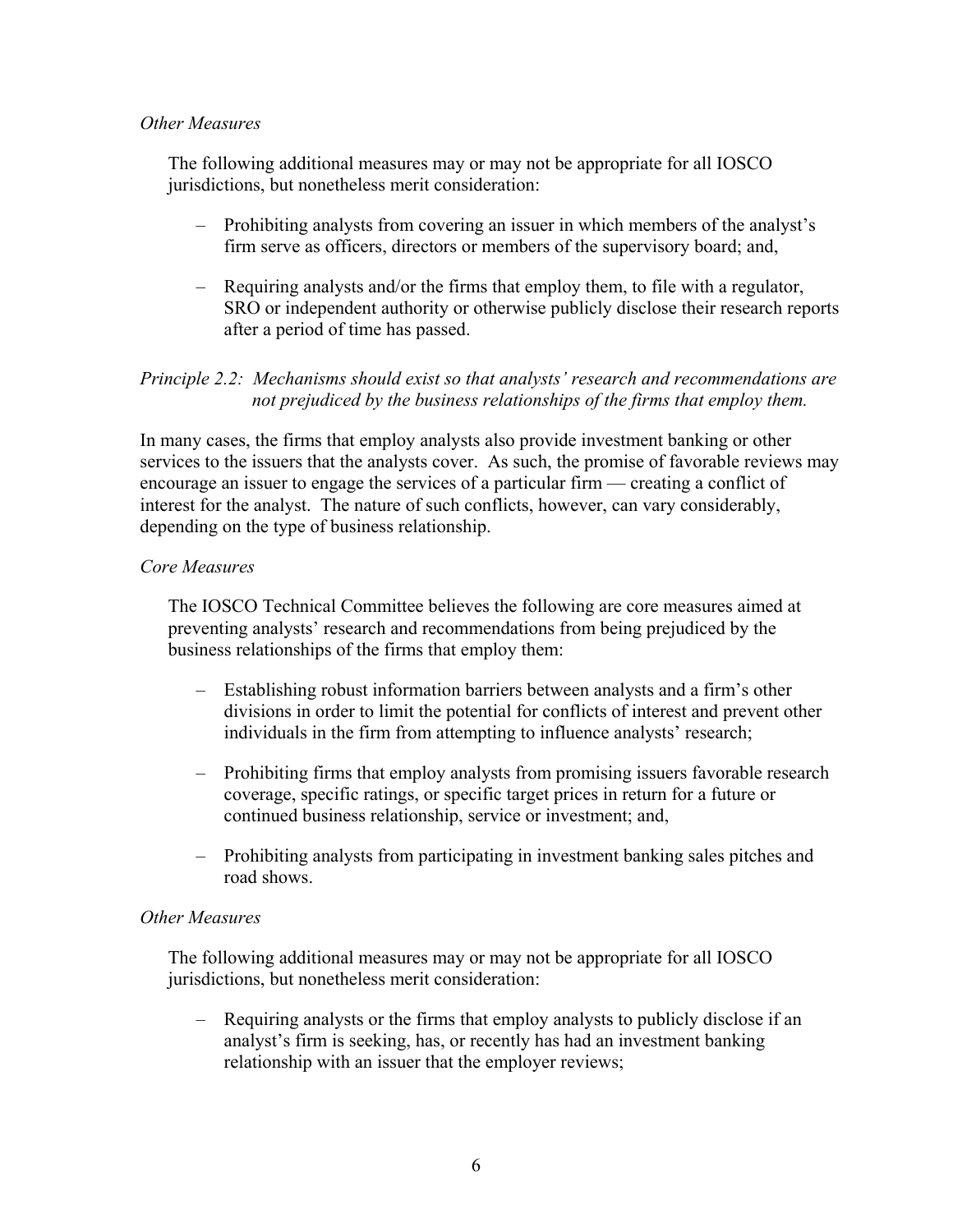- Mandating "quiet periods" immediately before and after a securities offering underwritten or managed by an investment firm employing a analyst, during which time the analyst may not publish research reports about the issuer;
- Requiring analysts to disclose the selection criteria for the issuers they cover and to give notice promptly of cessation of coverage of an issuer; and,
- Requiring analysts to certify under oath that the opinions they express and recommendations they make in research reports and/or public appearances are, in fact, the opinions they themselves hold.

# **3. Analysts' Reporting Lines and Compensation**

### *Principle 3: Reporting lines for analysts and their compensation arrangements should be structured to eliminate or severely limit actual and potential conflicts of interest.*

In many jurisdictions, actual and potential conflicts of interest arise for analysts because of the manner of compensation and reporting structure within their firms. The investing public has a right to expect objectivity in analysts' recommendations. Where an analyst's likelihood for promotion or financial bonus depends on his or her ability to promote the firm's investment banking business or promote shares that the analyst's employer has underwritten, objectivity may be compromised because the analyst's interests and those of the investing public diverge. The degree to which reporting and compensation structures present conflicts of interest for analysts varies considerably; in some jurisdictions, analysts are largely salaried employees and do not report to anyone outside the firm's research department. However, given the direct conflict of interest reporting lines and compensation arrangements may pose, regulators should be particularly aware of the source of conflict, and, where it exists, establish mechanisms to manage, limit or disclose it.

#### *Core Measures*

The IOSCO Technical Committee believes the following are core measures necessary to structure analyst compensation and reporting arrangements to eliminate or severely limit actual and potential conflicts of interest:

- Prohibiting analysts from reporting to the investment banking function;
- Prohibiting analyst compensation from being directly linked to specific investment banking transactions;
- Adopting mechanisms within firms to safeguard reporting line and compensation structures to protect analysts' independence; and,
- Prohibiting the investment banking function from pre-approving analyst reports or recommendations, except in circumstances subject to oversight by compliance or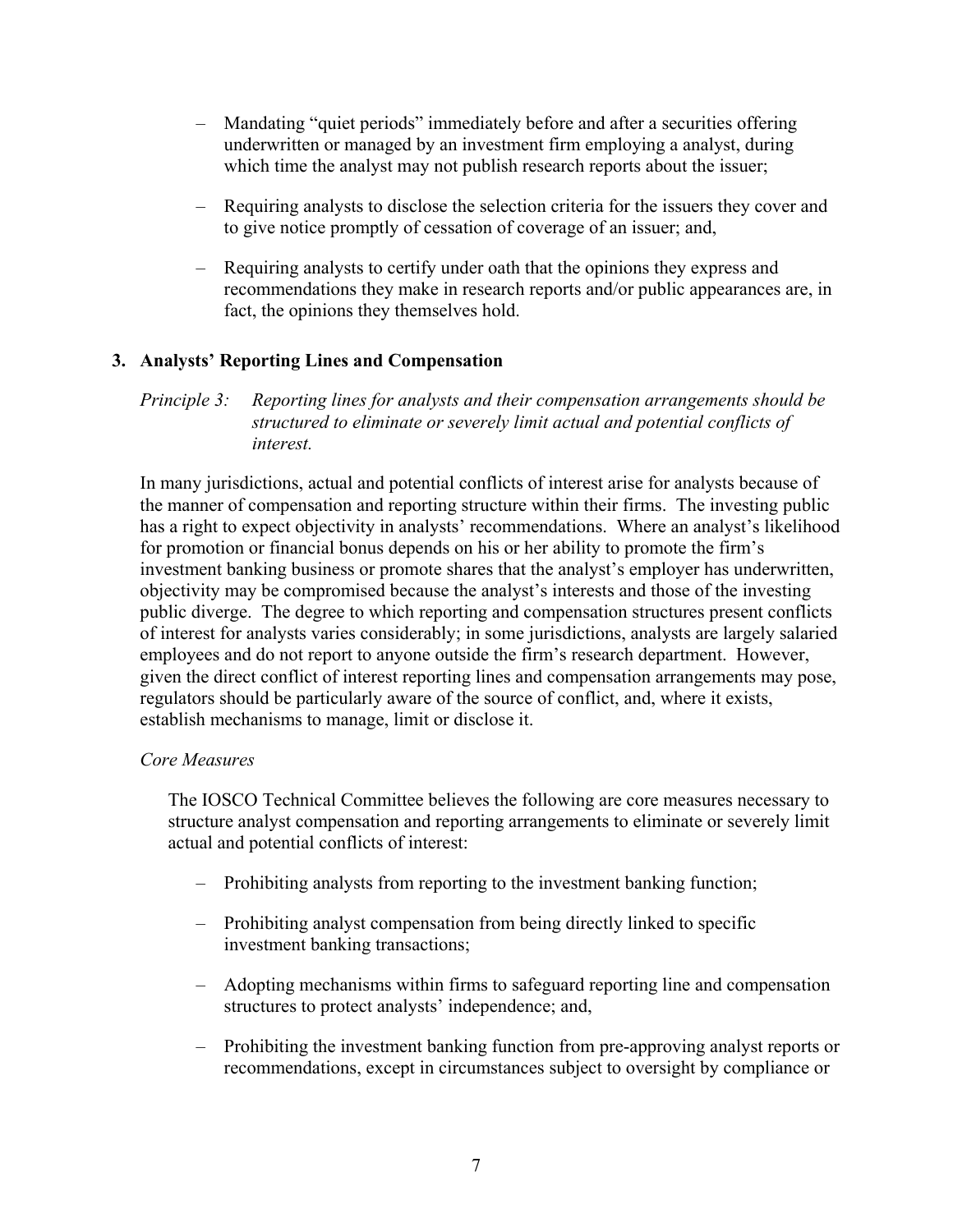legal personnel where investment banking personnel review a research report for factual accuracy prior to publication.

### *Other Measures*

The following additional measures may or may not be appropriate for all IOSCO jurisdictions, but nonetheless merit consideration:

- Requiring analysts or the firms employing analysts to disclose how the analysts they employ are compensated and to whom the analysts report;
- Requiring analysts or the firms employing analysts to disclose if an analyst receives compensation that is based, in whole or in part, on the firm's investment banking revenues; and,
- Prohibiting analysts from participating in investment banking activities.

## **4. Firm Compliance Systems and Senior Management Responsibility**

### *Principle 4: Firms that employ analysts should establish written internal procedures or controls to identify and eliminate, manage or disclose actual and potential analyst conflicts of interest.*

Requirements imposed by regulators, SROs and industry associations do not discharge firms from their own responsibilities to actively identify and address through their own internal mechanisms the conflicts of interest that may influence the research and recommendations made by the analysts they employ. As with all procedures and controls within a firm, senior management bears ultimate responsibility for the adequacy and enforcement of written internal procedures and controls designed to identify and eliminate, manage or disclose analyst conflicts of interest.

The mechanisms firms can employ to address these potential conflicts will vary according to the size and activities of the firm. Some of these mechanisms may be voluntarily adopted, while others may be required by regulators, SROs or industry associations.

## *Core Measures*

The IOSCO Technical Committee believes the following is a core measure necessary to establish written internal procedures or controls to identify and eliminate, manage or disclose actual and potential analyst conflicts of interest:

– Requiring firms that employ analysts to have written internal procedures for addressing actual and potential analyst conflicts of interest.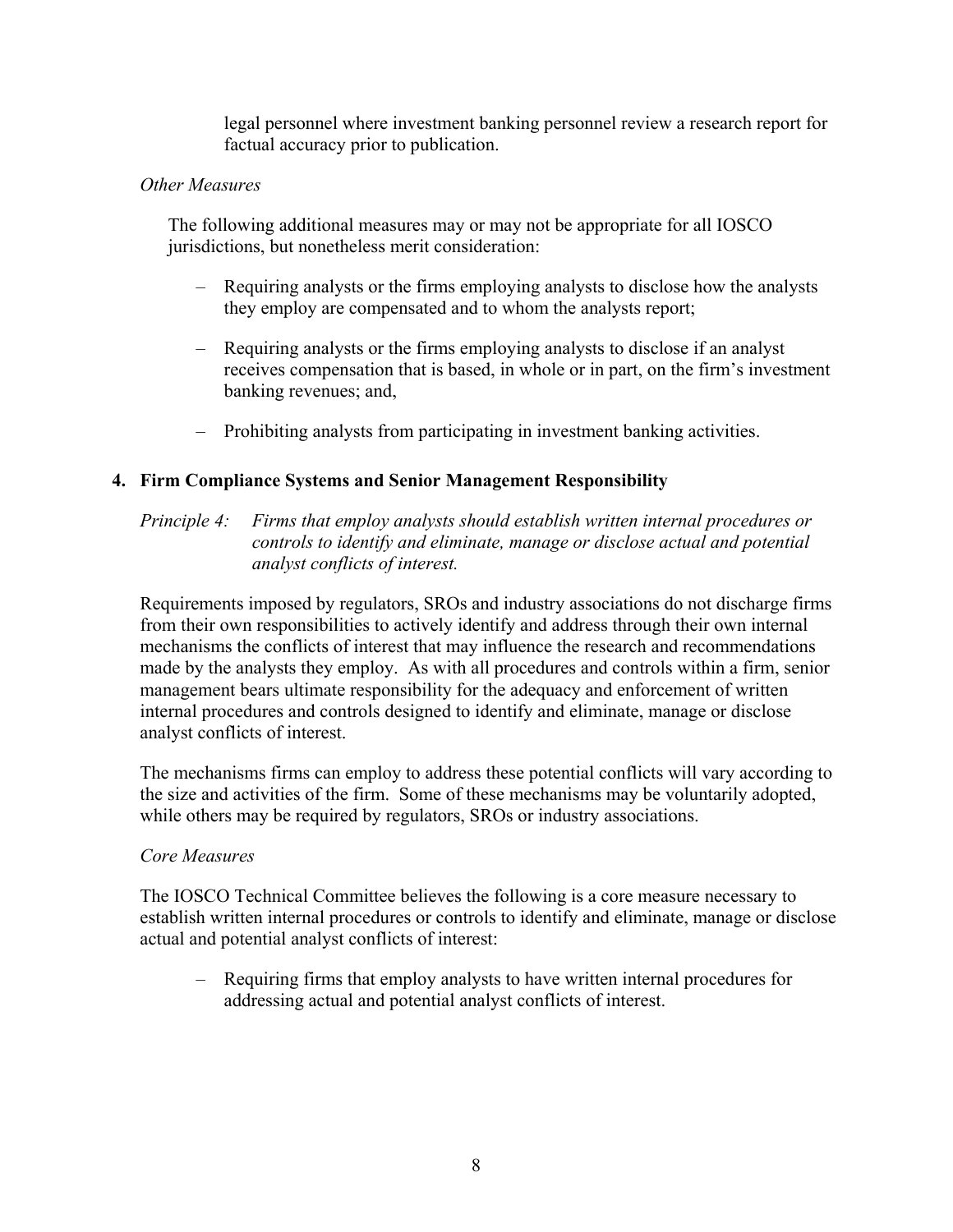## **5. Outside Influence**

## *Principle 5: The undue influence of issuers, institutional investors and other outside parties upon analysts should be eliminated or managed.*

Issuers and large shareholders often have a deep interest in the reviews provided by securities analysts because these reviews can encourage or dissuade investors from purchasing or selling shares of a company. These outside parties may try to pressure an analyst into making a favorable recommendation through a variety of means, ranging from monetary bribes to refusing to provide the analyst with key information provided to the analyst's competitors. In some cases, such pressure may be viewed as a form of fraud and/or market manipulation.

### *Core Measures*

The IOSCO Technical Committee believes the following are core measures to eliminate or manage the undue influence of outside parties:

- Requiring that analysts, or the firms that employ analysts, publicly disclose whether the issuer or other third party provided any compensation or other benefit in connection with a research report; and,
- Prohibiting issuers from selectively disclosing material information to one analyst and not other analysts, except as specifically permitted by law or regulations.

## *Other Measures*

The following additional measures may or may not be appropriate for all IOSCO jurisdictions, but nonetheless merit consideration:

- Requiring analysts or the firms that employ analysts to broadly and/or simultaneously disseminate their research reports according to standard internal procedures;
- Requiring analysts or the firms that employ analysts to disclose their policies and procedures for disseminating research reports; and,
- Prohibiting analysts from accepting, or requiring analysts to publicly disclose, any separate compensation they receive from issuers they review or from institutional investors or other outside parties.

## **6. Clarity, Specificity and Prominence of Disclosure**

*Principle 6: Disclosures of actual and potential conflicts of interest should be complete, timely, clear, concise, specific and prominent.* 

Insofar as analysts face conflicts of interest, the complete nature of these conflicts should be disclosed, in a timely fashion, to investors who might rely on the recommendations or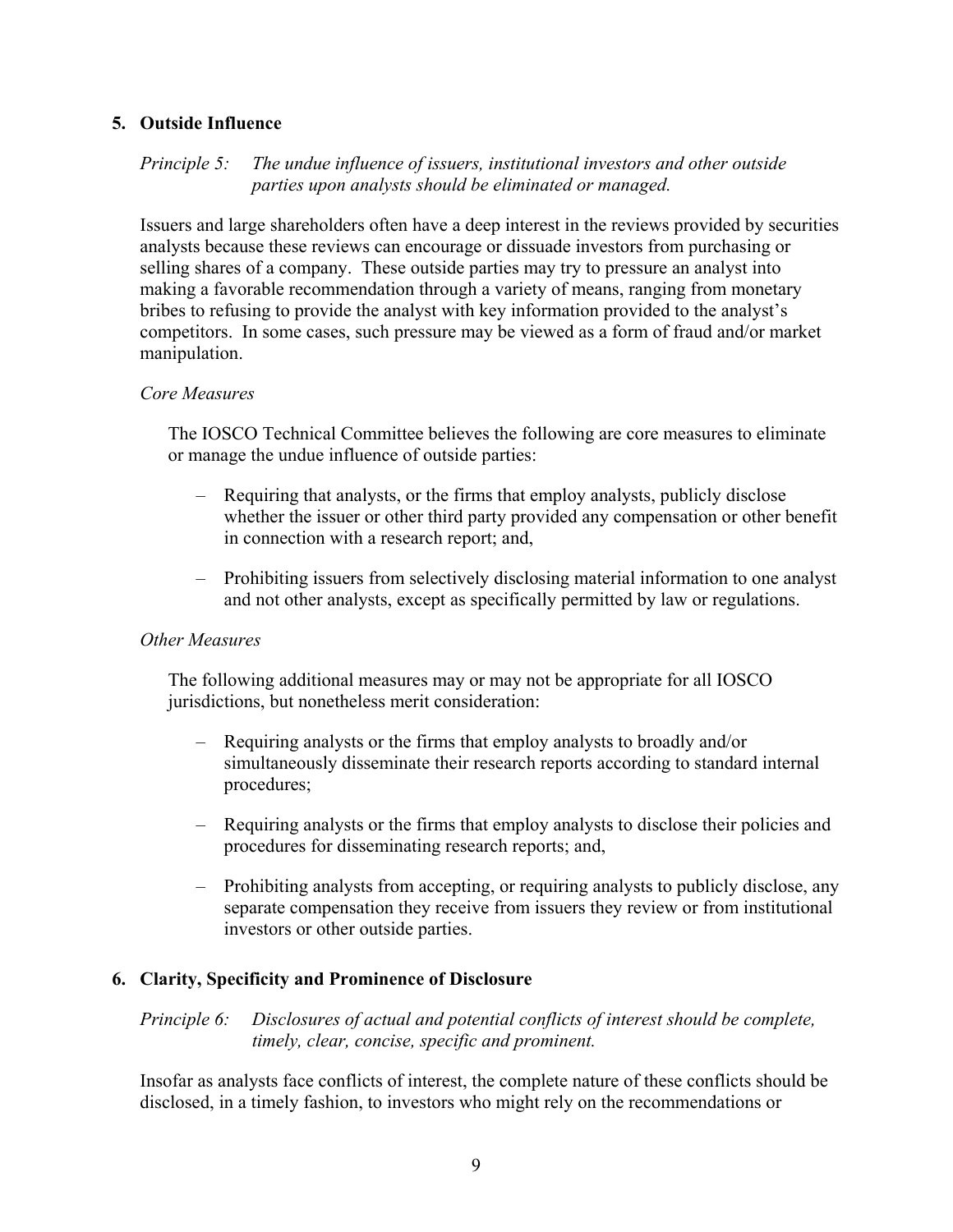research these analysts provide. What, how and in what form these disclosures are made will vary according to the nature of the market and the laws and regulations of a particular jurisdiction, as well as the media by which the analyst makes a recommendation (e.g., research report provided to clients, the Internet, public appearances, etc.)

In some cases, however, even disclosures of actual and potential conflicts of interest may be inadequate if the disclosures are difficult to understand or provided in areas of a report or document likely to be overlooked by readers. Similarly, disclosures may use generic language that merely lists a variety of possible conflicts that may or may not apply to the particular analyst, report or circumstance. The Technical Committee believes that certain types of "disclosures" actually defeat the purpose of transparency requirements and limit investors' abilities to make informed choices. Consequently, the Technical Committee believes disclosures mandated of analysts and firms employing analysts should be complete, timely, clear, concise, specific and made in a prominent manner so that investors obtain the full benefit of the information provided.

# **7. Integrity and Ethical Behavior**

## *Principle 7: Analysts should be held to high integrity standards.*

Investors expect analysts to be both competent and honest. Requirements for honesty lessen the potential that analysts will be swayed by the conflicts of interest they may face. Fundamental to the analyst function is that analysts should have a reasonable basis for the analyses and recommendations they give investors.

## *Core Measures*

The IOSCO Technical Committee believes the following are core measures designed to hold analysts to high standards of integrity:

- Imposing general legal obligations on analysts and/or the firms that employ analysts to act honestly and fairly with clients; and,
- Prohibiting analysts and/or the firms that employ analysts from acting in ways that are misleading or deceptive.

#### *Other Measures*

The following additional measures may or may not be appropriate for all IOSCO jurisdictions, but nonetheless merit consideration:

- Imposing "fit and proper" requirements or otherwise prohibiting individuals with criminal records or demonstrably compromised integrity from being employed, indefinitely or for a period of time, as analysts;
- Requiring analysts to take periodic examinations designed to test analysts' knowledge of their legal and ethical duties;